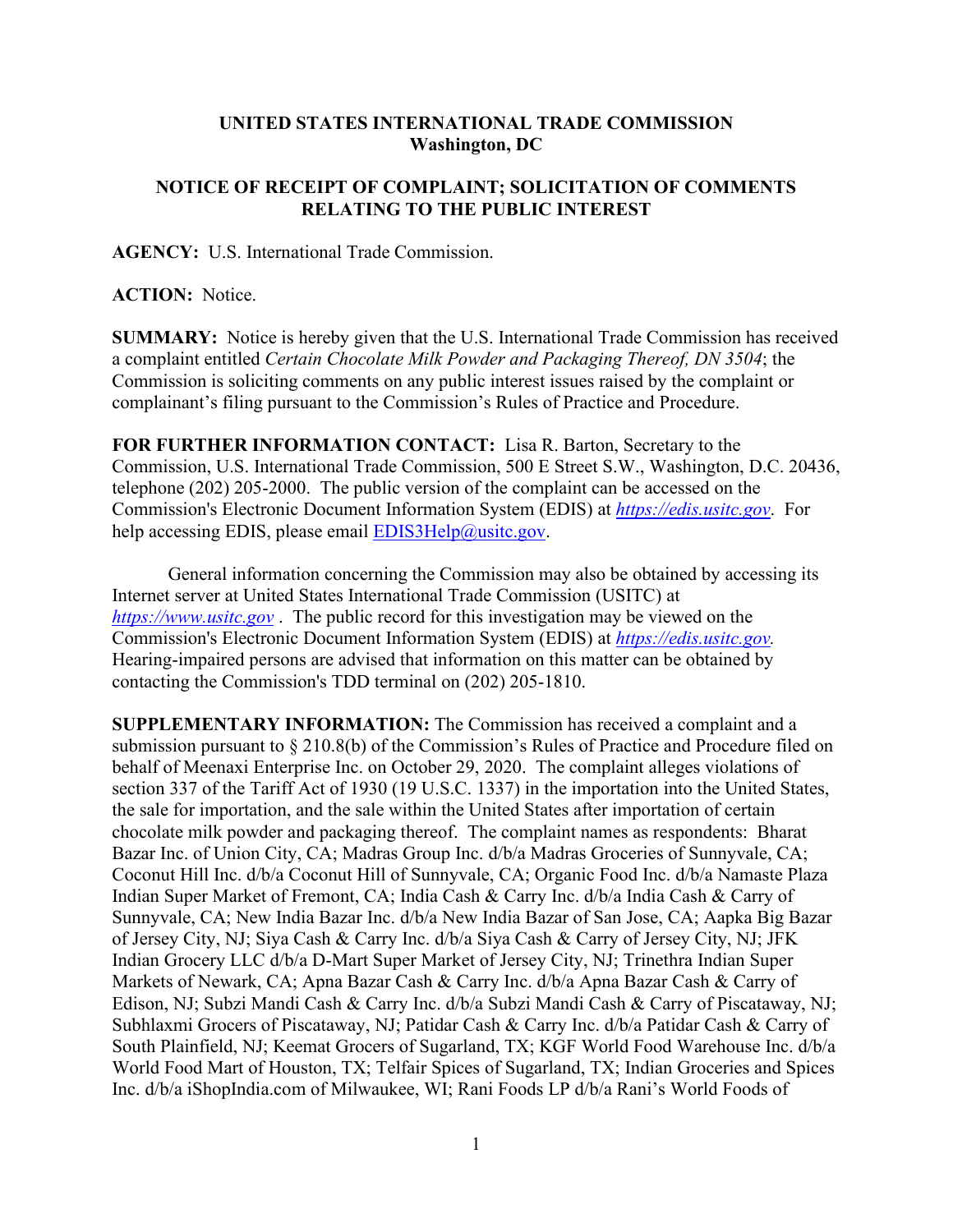Houston TX; Tathastu Trading LLC of South Plainfield, NJ; and Choice Trading LLC of Guttenberg, NJ. The complainant requests that the Commission issue a general exclusion order and cease and desist orders.

Proposed respondents, other interested parties, and members of the public are invited to file comments on any public interest issues raised by the complaint or  $\S 210.8(b)$  filing. Comments should address whether issuance of the relief specifically requested by the complainant in this investigation would affect the public health and welfare in the United States, competitive conditions in the United States economy, the production of like or directly competitive articles in the United States, or United States consumers.

In particular, the Commission is interested in comments that:

- (i) explain how the articles potentially subject to the requested remedial orders are used in the United States;
- (ii) identify any public health, safety, or welfare concerns in the United States relating to the requested remedial orders;
- (iii) identify like or directly competitive articles that complainant, its licensees, or third parties make in the United States which could replace the subject articles if they were to be excluded;
- (iv) indicate whether complainant, complainant's licensees, and/or third party suppliers have the capacity to replace the volume of articles potentially subject to the requested exclusion order and/or a cease and desist order within a commercially reasonable time; and
- (v) explain how the requested remedial orders would impact United States consumers.

Written submissions on the public interest must be filed no later than by close of business, eight calendar days after the date of publication of this notice in the Federal Register. There will be further opportunities for comment on the public interest after the issuance of any final initial determination in this investigation. Any written submissions on other issues must also be filed by no later than the close of business, eight calendar days after publication of this notice in the Federal Register. Complainant may file replies to any written submissions no later than three calendar days after the date on which any initial submissions were due. Any submissions and replies filed in response to this Notice are limited to five (5) pages in length, inclusive of attachments.

Persons filing written submissions must file the original document electronically on or before the deadlines stated above. Submissions should refer to the docket number ("Docket No. 3504") in a prominent place on the cover page and/or the first page. (*See* Handbook for